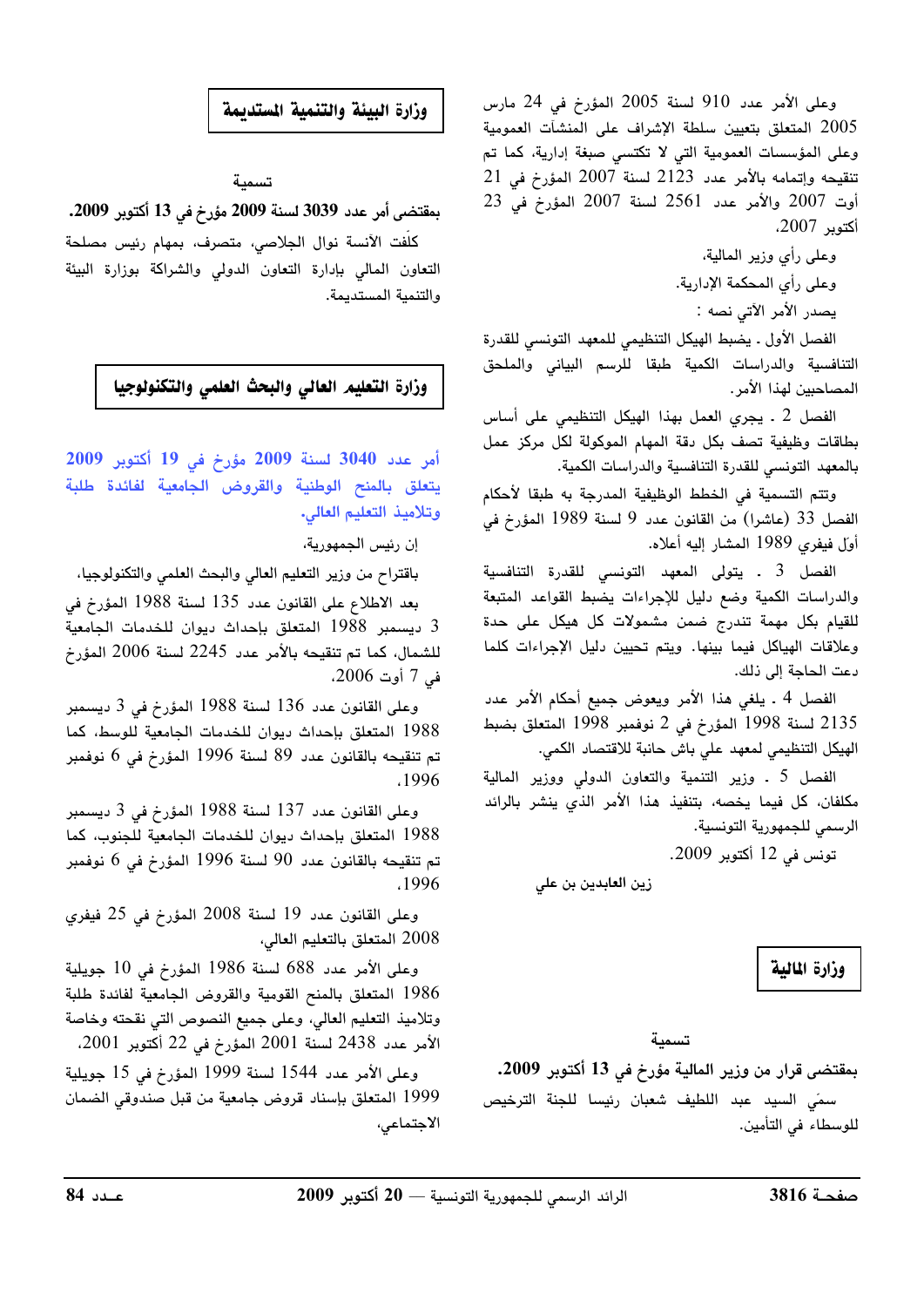وعلى رأي وزير المالية، وعلى رأي المحكمة الإدارية. يصدر الأمر الآتي نصه :

الفصل الأول . يمكن لطلبة وتلاميذ التعليم العالي الانتفاع بمنح وطنية أو قروض جامعية وذلك في حدود الاعتمادات المرصودة سنويا لهذا الغرض.

الفصل 2 ـ تسند المنح الوطنية والقروض الجامعية المذكورة بالفصل الأول من هذا الأمر بمقرر من وزير التعليم العالى والبحث العلمي والتكنولوجيا.

## العنوان الأول

## المنح الوطنية

الفصل 3 ـ تنقسم المنح الوطنية للدراسات الجامعية إلى صنفين اثنين :

1 ـ المنحة الوطنية للدراسات الجامعية بالبلاد التونسية تضاف إليها منحة التكلفة الإضافية المخصصة لتغطية نفقات اللوازم الدراسية ومقدارها منحة شهر واحد.

كما يمكن إسناد منحة تربص لفائدة الطلبة المدعوين إلى إجراء تربصات إجبارية مبررة وفقا للشروط المحددة بقرار وزير التعليم العالي والبحث العلمي والتكنولوجيا المنصوص عليه بالفصل 6 من هذا الأمر.

2 . المنح الوطنية للدراسات الجامعية بالخارج وتشتمل على : . منحة خصوصية تتكون من عنصرين اثنين متكاملين : عنصر

قار وعنصر تكميلي في شكل قرض،

- منحة تداول،

. منحة تكميلية.

الفصل 4 . يمكن أن تسند المنحة الوطنية للدراسات الجامعية بالبلاد التونسية إلى :

. طلبة الشهادة الوطنية للإجازة في نظام "أمد" وتلاميذ المراحل التحضيرية ومراحل تكوين المهندسين وطلبة الطب وطب الأسنان والصيدلة والطب البيطرى وطلبة الهندسة المعمارية والتعمير والتهيئة وطلبة الفنون والحرف والتصميم المرسمين بمؤسسات عمومية للتعليم العالى والبحث باستثناء الذين يتقاضون مرتبا قبليا،

. طلبة الماجستير والدكتوراه والمراجعة في المحاسبة الذين أظهروا مؤهلات ثابتة خلال المرحلتين الأولى والثانية تضبط بقرار وزير التعليم العالي والبحث العلمي والتكنولوجيا المشار إليه بالفصل 6 من هذا الأمر،

. الطلبة والتلاميذ أبناء العائلات التونسية المقيمة بالخارج المرسمين بمؤسسات عمومية للتعليم العالى بالبلاد التونسية،

ـ الدارسين بالمعهد الأعلى للمحاماة.

ويمكن أن تسند المنحة المذكورة أعلاه بصفة استثنائية إلى الطلبة والتلاميذ أبناء أعوان وزارة التعليم العالى والبحث العلمى والتكنولوجيا وأبناء أعوان ومدرسي التعليم الثانوي والتعليم الأساسي التابعين لوزارة التربية والتكوين.

كما يمكن أن تسند المنحة المذكورة أعلاه إلى الطلبة الأجانب الذين يزاولون دراسات جامعية بالجمهورية التونسية والمرسمين بمؤسسات عمومية للتعليم العالى وذلك في نطاق التعاون الدولي.

الفصل 5 . يمكن أن تسند المنح الوطنية للدراسات الجامعية بالخارج في مجالات التكوين ذات الأولوية إلى :

. الطلبة التونسيين الذين يزاولون تعليمهم بالخارج طبقا لبرامج تكوين إطارات بالخارج تحدد بقرار من وزير التعليم العالى والبحث العلمى والتكنولوجيا،

. الطلبة والتلاميذ التونسيين أبناء العائلات التونسية المقيمة بالخارج والذين يزاولون دراستهم ببلد إقامة أوليائهم،

. الطلبة الموفدين من قبل الدولة التونسية للقيام بأبحاث أو تربصات إجبارية دون مقابل أو لإجراء دراسات تخصص.

الفصل 6 . تضبط بقرار من وزير التعليم العالي والبحث العلمى والتكنولوجيا شروط وطرق إسناد المنح الوطنية وتجديدها.

كما تضبط بقرار من وزير التعليم العالى والبحث العلمى والتكنولوجيا مقادير المنح الوطنية.

#### العنوان الثاني

### القروض الجامعية

الفصل 7 ـ يمكن في إطار الاعتمادات المرصودة للغرض إسناد قروض جامعية إلى :

. الطلبة التونسيين الذين يزاولون دراستهم الجامعية بالماجستير والدكتوراه والمراجعة في المحاسبة بتونس ولا ينتفعون بمنحة،

ـ الدارسين بالمعهد الأعلى للمحاماة،

. الطلبة التونسيين الذين يزاولون دراستهم الجامعية أو تربصهم بالخارج ولا ينتفعون بمنحة.

ويمكن بصفة استثنائية إسناد قروض جامعية إلى الطلبة والتلاميذ أبناء أعوان وزارة التعليم العالى والبحث العلمى والتكنولوجيا وأبناء أعوان ومدرسى التعليم الثانوي والتعليم الأساسي التابعين لوزارة التربية والتكوين الذين لا ينتفعون بمنحة.

الفصل 8 ـ تضبط بقرار من وزير التعليم العالى والبحث العلمى والتكنولوجيا شروط وطرق إسناد القروض الجامعية وتجديدها وكيفية تسديدها.